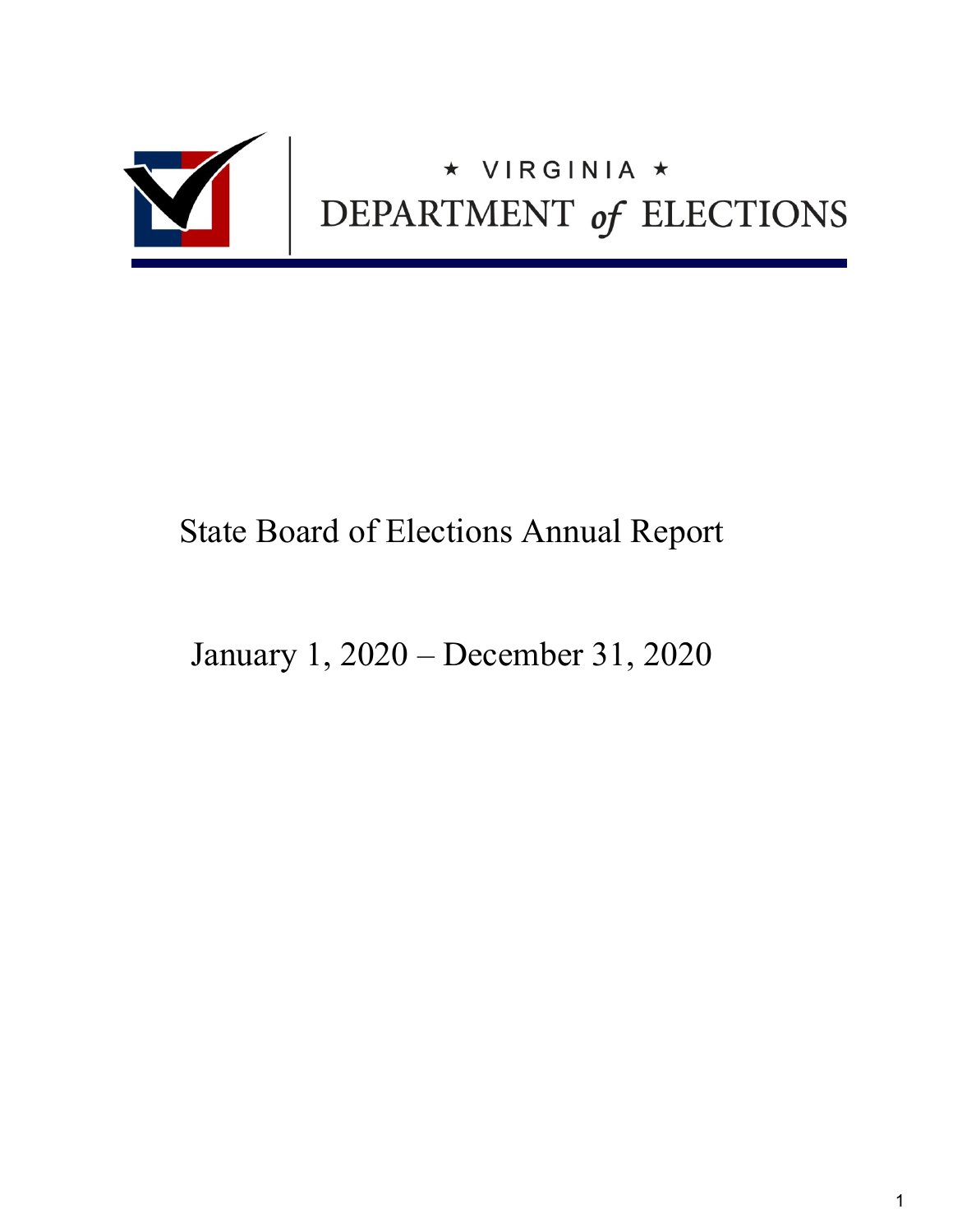# <span id="page-1-0"></span>Table of Contents

| Table of Contents                                                        | $\overline{2}$ |
|--------------------------------------------------------------------------|----------------|
| <b>Executive Summary</b>                                                 | 3              |
| Introduction                                                             | 4              |
| Regulations                                                              | 4              |
| <b>New Regulations</b>                                                   | 4              |
| Repeal of 1VA20-40-90                                                    | 4              |
| Satellite Voting Security Regulation (1VAC20-70-60)                      | 5              |
| Intelligent Mail Barcodes (1VAC20-70-70)                                 | 5              |
| Mandatory Logic Accuracy Testing for Electronic Pollbooks (1VAC20-60-70) | 5              |
| Amendments to Existing Regulations                                       | 5              |
| Processing Absentee Ballots with Missing or No Postmark (1VAC20-70-20)   | 5              |
| Overfull Optical Scan Ballot Container (1VAC20-60-50)                    | 6              |
| Voter Registration (1VAC20-40-10)                                        | 6              |
| <b>Election Administration</b>                                           | 6              |
| <b>Recounts Suite Report</b>                                             | 7              |
| VA_NVRA-1 Voter Registration Application                                 | 7              |
| Revised SBE-701 Absentee Application                                     | 8              |
| Voting System Certification Standards                                    | 8              |
| <b>Certification of Elections</b>                                        | 8              |
| Review of Hopewell City and Prince William County Certification          | 8              |
| <b>Ballot Order</b>                                                      | 9              |
| <b>Candidate Filing Extension</b>                                        | 9              |
| <b>Party Abbreviations</b>                                               | 10             |
| <b>General Registrar Certification Process</b>                           | 10             |
| <b>Election Security</b>                                                 | 10             |
| <b>HART</b> Intercivic 2.3                                               | 10             |
| Knowlnk 2.5 Certification                                                | 11             |
| <b>Election Equipment Uniformity Plan</b>                                | 11             |
| <b>Electronic Pollbook Certification Standard</b>                        | 11             |
| Demtech Electronic Pollbook Certification                                | 11             |
| Stand By Your Ad Citations: (SBYA)                                       | 11             |
| <b>Revised Schedule of Penalties</b>                                     | 11             |
| <b>SBYA Citations</b>                                                    | 12             |
| Conclusion                                                               | 12             |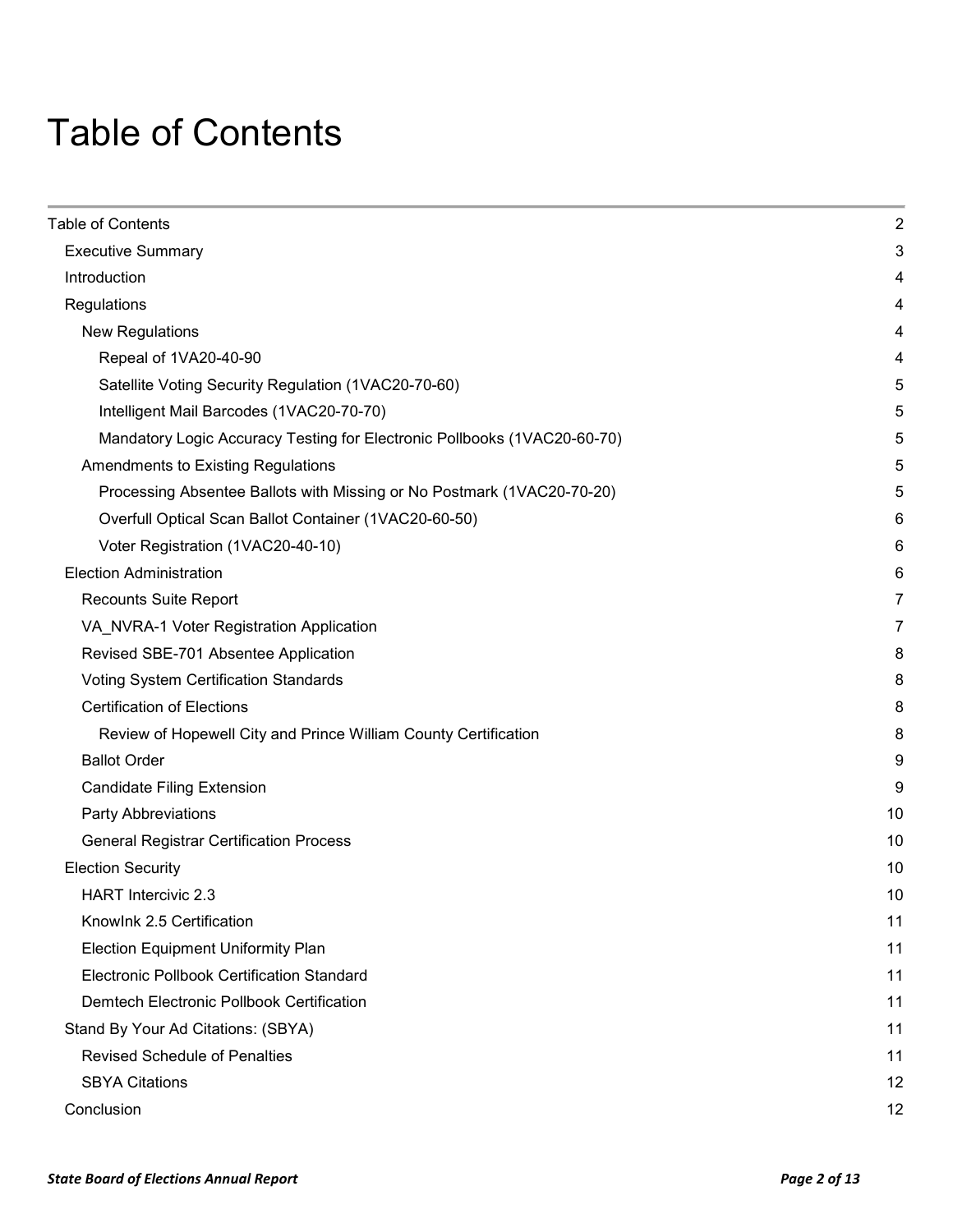# <span id="page-2-0"></span>**Executive Summary**

In accordance with the Code of Virginia § 24.2- 103 (J) the State Board of Elections (SBE), through the Department of Elections (ELECT), is pleased to provide to the Governor and the Virginia General Assembly the State Board of Elections Annual Report. Pursuant to §24.2-103 of the Code of Virginia, the SBE has the authority to oversee and direct the work of county and city electoral boards as well as general registrars in order to obtain uniformity and address major risks to elections. During the 2020 calendar year, the SBE met a total of seventeen times certifying three elections, approving seven regulations, adopting five amendments to existing regulations, assessing and addressing a variety of administrative matters, updating and ensuring election security, and defining penalties for Stand By Your Ad (SBYA) violations.

On March 12, 2020, Governor Ralph S. Northam declared that a state of emergency exists in the Commonwealth as the result of the potential spread of COVID-19, a communicable disease presenting a threat to public health. On March 30, 2020, the Governor issued an executive order requiring all individuals in Virginia to remain at their place of residence, with certain enumerated exceptions. Accordingly, the State Board of Elections held fourteen meetings through electronic communication means pursuant to the Virginia Freedom of Information Act § 2.2-3708.2 This is the SBE's first annual report regarding the Board's activities, following the passage of [Acts of Assembly Chapter](https://lis.virginia.gov/cgi-bin/legp604.exe?201+ful+CHAP0619)  [619,](https://lis.virginia.gov/cgi-bin/legp604.exe?201+ful+CHAP0619) during the 2020 Session of the General Assembly. This report details the activities of the SBE and ELECT during the 2020 calendar year.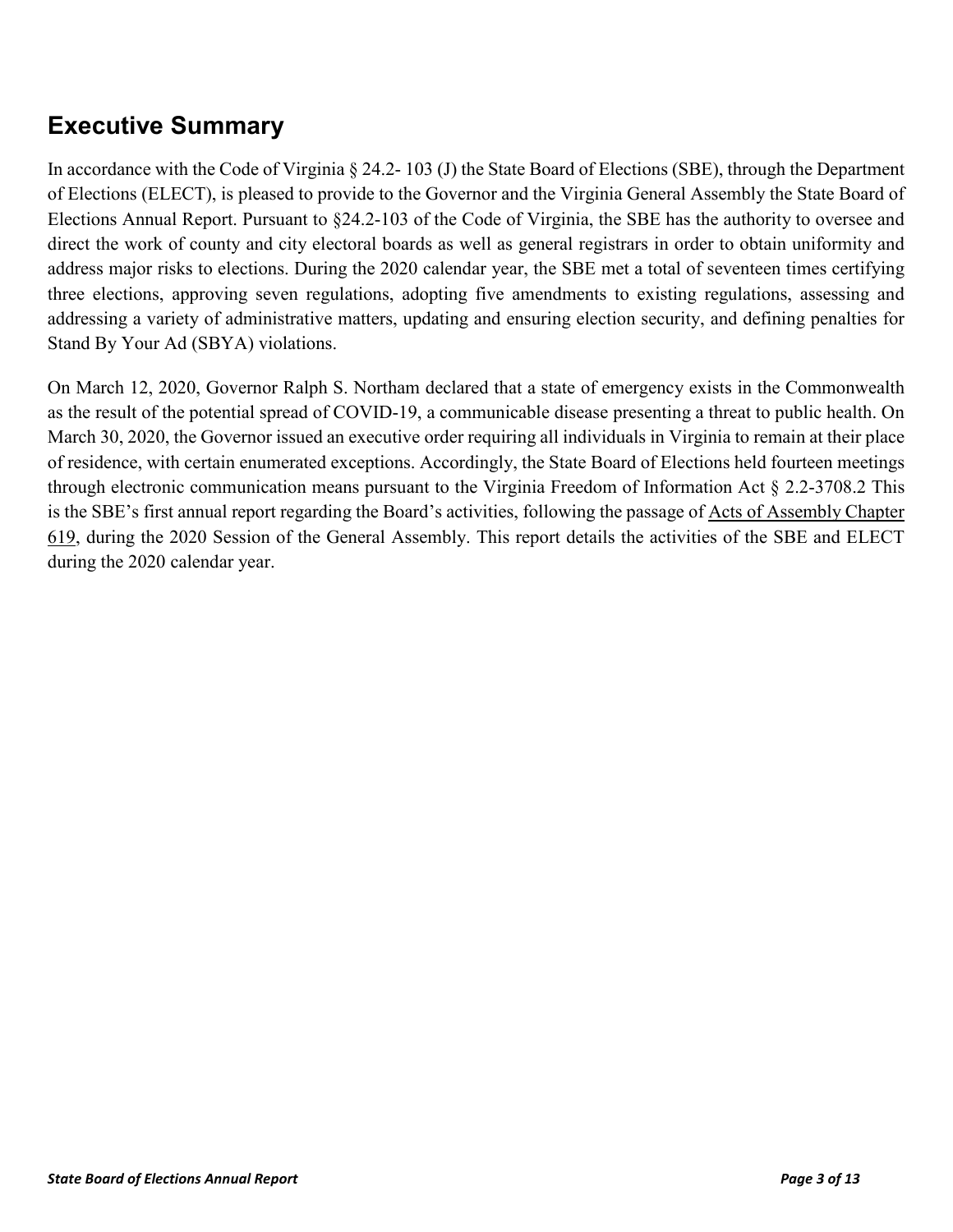# <span id="page-3-0"></span>**Introduction**

The Virginia State Board of Elections (SBE) was created in 1946 as a nonpolitical agency responsible for ensuring, fairness, accuracy and uniformity in all elections in the Commonwealth of Virginia. The Department of Elections (ELECT) was formed in 2014 to conduct the SBE's administrative operations and other duties consistent with its delegated authority. In 2020, ELECT proposed approximately 24 memorandums to the SBE summarized in the table below.

| <b>Type</b>                | <b>Total</b>         |
|----------------------------|----------------------|
| New Regulations            | 4                    |
| <b>Amended Regulations</b> | 3                    |
| Election Administration    | 10                   |
| <b>Election Security</b>   | 5                    |
| <b>SBYA Citations</b>      | 2                    |
|                            | $\gamma_{\varDelta}$ |

#### *2020 ELECT Memorandums and Proposals Presented to the State Board:*

# <span id="page-3-1"></span>**Regulations**

### <span id="page-3-2"></span>**New Regulations**

Pursuant to Virginia Code §24.2-103, the SBE has the authority to make rules and regulations consistent with election laws to the electoral boards and general registrars. Electoral Boards and registrars must adhere to the rules and regulations of the SBE and ELECT, ensuring compliance with Virginia and federal laws.

The SBE approved a number of new regulatory actions in 2020 including the repeal of 1VAC20-40-90, clarifying Satellite Voting Location Security, and enacting a series of regulations to promote fairness, security, and accuracy in absentee voting. These changes include Intelligent Mail Barcodes on Absentee Return Envelopes and Mandatory Logic and Accuracy Testing for Electronic Pollbooks. Each regulation is listed below along with a brief summary.

#### <span id="page-3-3"></span>**Repeal of 1VA20-40-90**

*State Board of Elections Annual Report Page 4 of 13* 1VAC20-40-90 outlines the rules and process for a voter to apply for and receive a free valid photo ID. 1VAC20- 40-90 was repealed on August 4, 2020 following the passage of [Acts of Assembly Chapter 1064,](https://lis.virginia.gov/cgi-bin/legp604.exe?201+ful+CHAP1064) during the 2020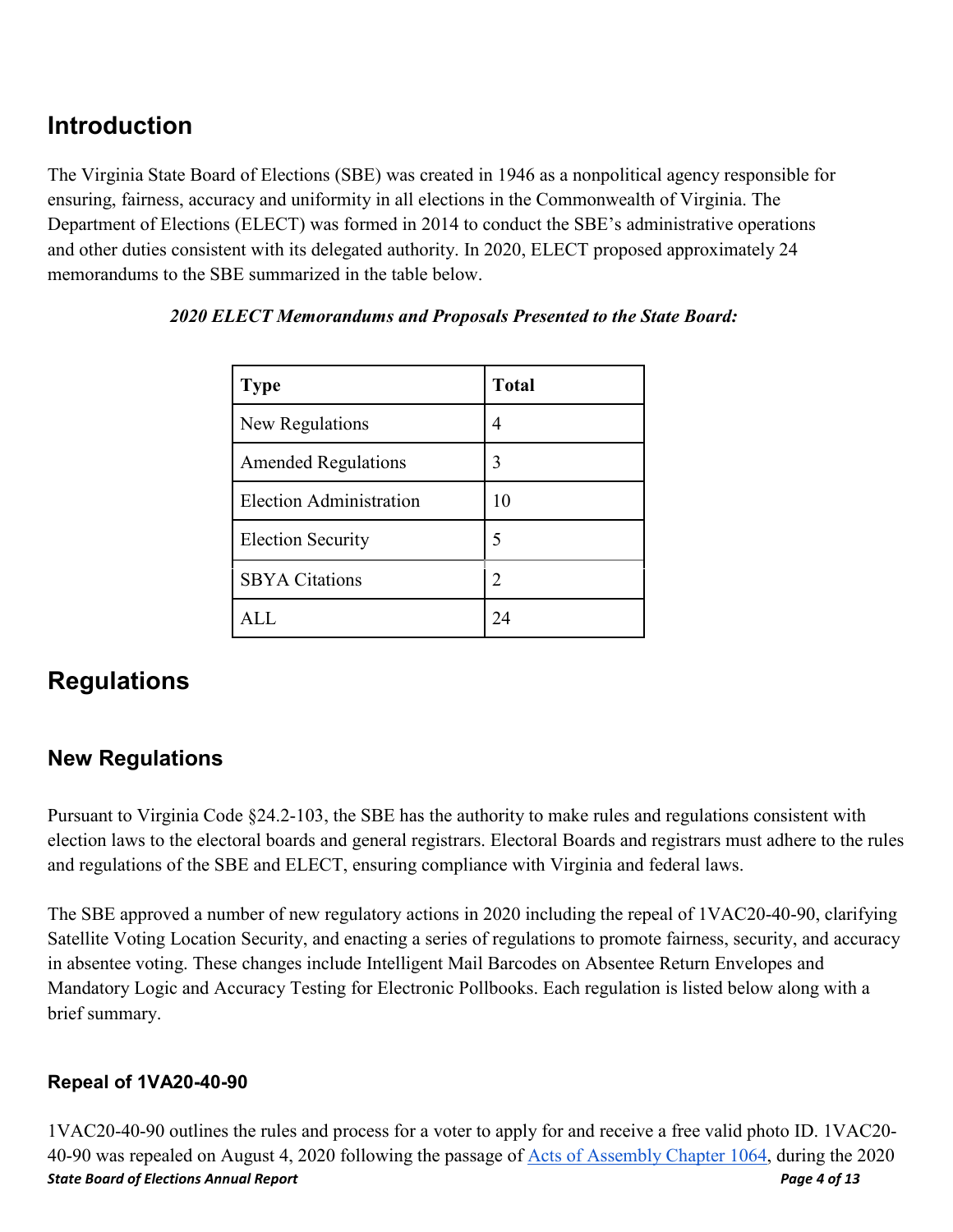Session of the General Assembly, which expanded the list of acceptable photo IDs to include IDs without photos. The bill also repealed ELECT's requirement to print photo voter ID's for the public, making 1VAC 20-60-50 void. The Board met on August 4, 2020 and unanimously approved the repeal of the regulation.

#### <span id="page-4-0"></span>**Satellite Voting Security Regulation (1VAC20-70-60)**

The Satellite Voting Security Regulation, which was passed on April 21, 2020 clarified the meaning of the term "adequate facilities" that is referenced in Virginia Code [§](https://law.lis.virginia.gov/vacode/2.2-608/) 24.2-701.2. This regulation consists of five requirements each locality operating a satellite office must comply with to ensure their facilities are adequate for the protection of all election materials and voting systems. Localities are also required to submit their satellite voting locations to ELECT no later than 60 days before Election Day as well as provide a completed readiness checklist for each location.

#### <span id="page-4-1"></span>**Intelligent Mail Barcodes (1VAC20-70-70)**

Pursuant to §24.2-103, the SBE is tasked with ensuring that Electoral Boards and registrars obtain legality and uniformity in all elections. On August 4, 2020, the SBE mandated that Intelligent Mail barcodes (IMbs) be present on both the absentee ballot envelope and the absentee ballot return envelope, which allows voters to track their ballots. This action intended to increase voter confidence in the security of the absentee voting system, since an increasing number of voters were relying on mail-in ballots due to public health concerns raised by COVID-19.

#### <span id="page-4-2"></span>**Mandatory Logic Accuracy Testing for Electronic Pollbooks (1VAC20-60-70)**

Virginia code § 24.2-103 and §24.2-611 state that ELECT must incorporate safeguards to ensure records of the election are accurate. On August 4, 2020, the Mandatory Logic Accuracy Testing for Electronic Pollbooks was approved by the SBE. This regulation ensures testing confirms that the electronic pollbooks will promptly provide an accurate and secure record of those who have voted prior to the start of an election.

### <span id="page-4-3"></span>**Amendments to Existing Regulations**

The Board may, pursuant to code § 24.2-103, make rules and regulations (so long as they are not in violation of any Virginia or federal law) regarding the supervision and conduction of elections, through the Department of Elections. The Board may amend these rules and regulations, and must post any amendments on Town Hall within three business days. In 2020, the SBE amended three regulations, which are summarized in this section.

#### <span id="page-4-4"></span>**Processing Absentee Ballots with Missing or No Postmark (1VAC20-70-20)**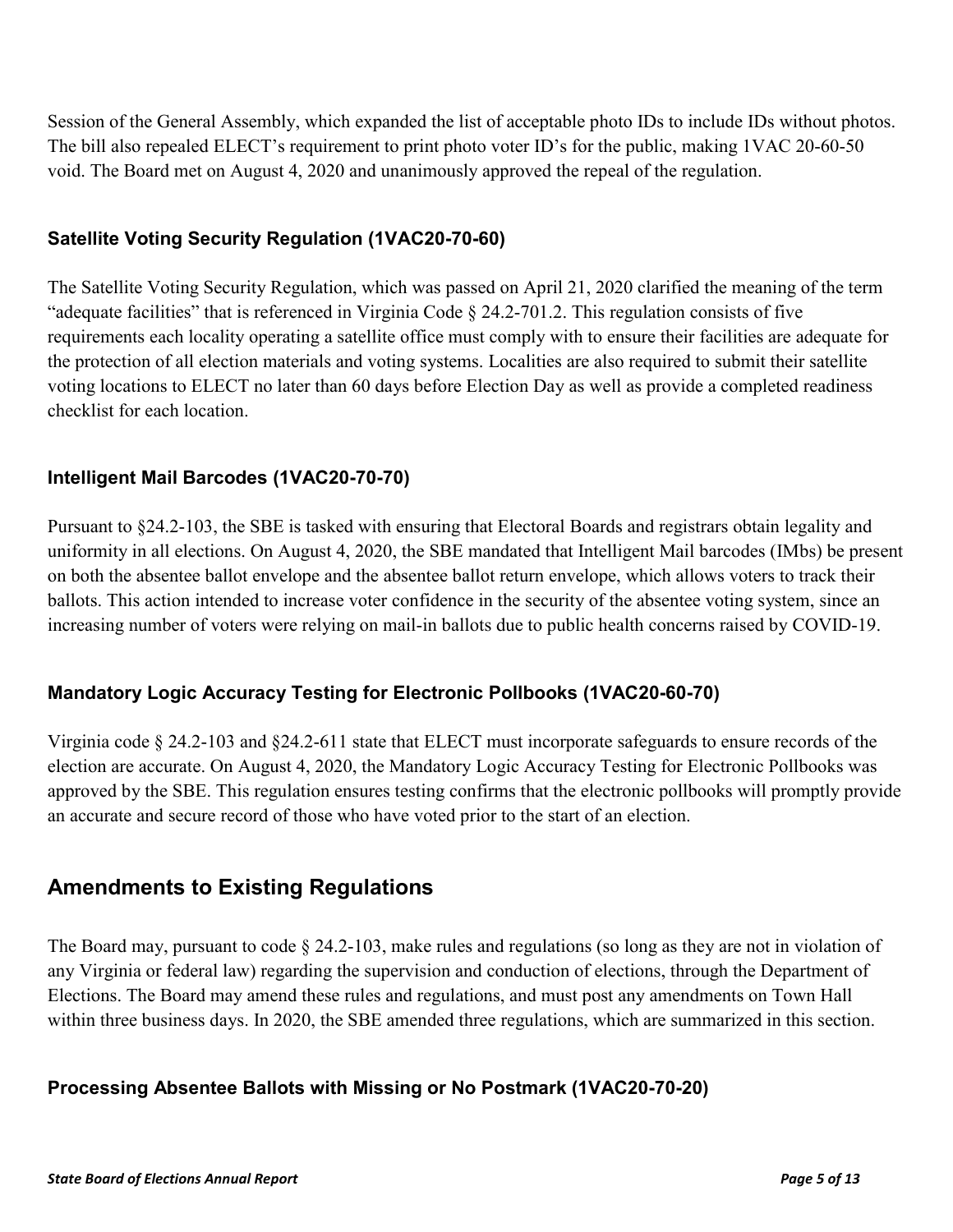Passed during the 2020 Session of the General Assembly, [Acts of Assembly Chapter 288](https://lis.virginia.gov/cgi-bin/legp604.exe?201+ful+CHAP0288) extended the deadline for an absentee ballot to be received until noon on the third day after the election. On August 4, 2020, the SBE adopted an amendment to 1VAC20-70-20 relating to material omissions in absentee voting, that allowed for the counting of mail absentee ballots with missing or illegible postmarks that are received by the appropriate general registrar by noon the third day after an election. In a subsequent board meeting held on October 20, 2020, the State Board of Elections adopted amendments to this regulatory action, compelling the use of Intelligent Mail barcodes (IMbs) and voter oaths as evidence of the date that a ballot was postmarked. The Board's intent was to avoid disenfranchising individuals who had mailed their ballot on Election Day or earlier, but the USPS either failed to postmark it or the postmark was illegible. This particular amendment was challenged in court in *Reed v. Virginia State Board of Elections*. On January 13, 2021, plaintiff Thomas P. Reed and the Virginia Department of Elections entered into a consent decree to further amend and refine the text of this regulatory action. The consent decree was signed by Judge William Eldridge IV of the Circuit Court for Frederick County.

#### <span id="page-5-0"></span>**Overfull Optical Scan Ballot Container (1VAC20-60-50)**

On August 4, 2020, the SBE approved the Overfull Optical Scan Ballot Container regulation, which provides a solution to an issue that many general registrars previously faced regarding overfull optical scan ballot containers. This regulation added subsection 4 and subdivision 4(i) through 4(iv) to regulation 1VAC20-60-50, allowing overfull optical scan ballot containers at the general registrar's office and satellite locations to be deposited into a secure ballot storage container, as long as the containers meet certain requirements outlined in the amended regulatory action, pursuant to Virginia Code §24.2-623.

#### <span id="page-5-1"></span>**Voter Registration (1VAC20-40-10)**

On August 4, 2020, ELECT addressed updates to 1VAC-20-40-10. Originally, this provision provided definitions of 'valid' voter identification. This original language conflicted with [Acts of Assembly Chapter 1064](https://lis.virginia.gov/cgi-bin/legp604.exe?201+ful+CHAP1064) regarding voter identification which passed during the 2020 legislative session. The proposed amendments presented by ELECT removed the conflict by excluding language that included photo identification requirements and the consideration of a Virginia driver's license expiration date. These amendments ensured compliance with new legislation and the Board unanimously adopted the amendments.

# <span id="page-5-2"></span>**Election Administration**

Election Administration encompasses the proper administration of election laws, campaign finance disclosure compliance, and voter registration processes in Virginia by promulgating rules, issuing instructions, and providing information to local electoral boards and general registrars. This includes creating rules, issuing instructions, and providing information consistent with state and federal election laws to promote the proper administration of elections and to obtain uniformity in the practices of election officials. The SBE approved many proposals from ELECT regarding election administration during the 2020 calendar year. These proposals include changes to recount procedures, amending registration and absentee applications, updating certification standards, certifying elections, determining ballot order, and reviewing candidate filing extensions.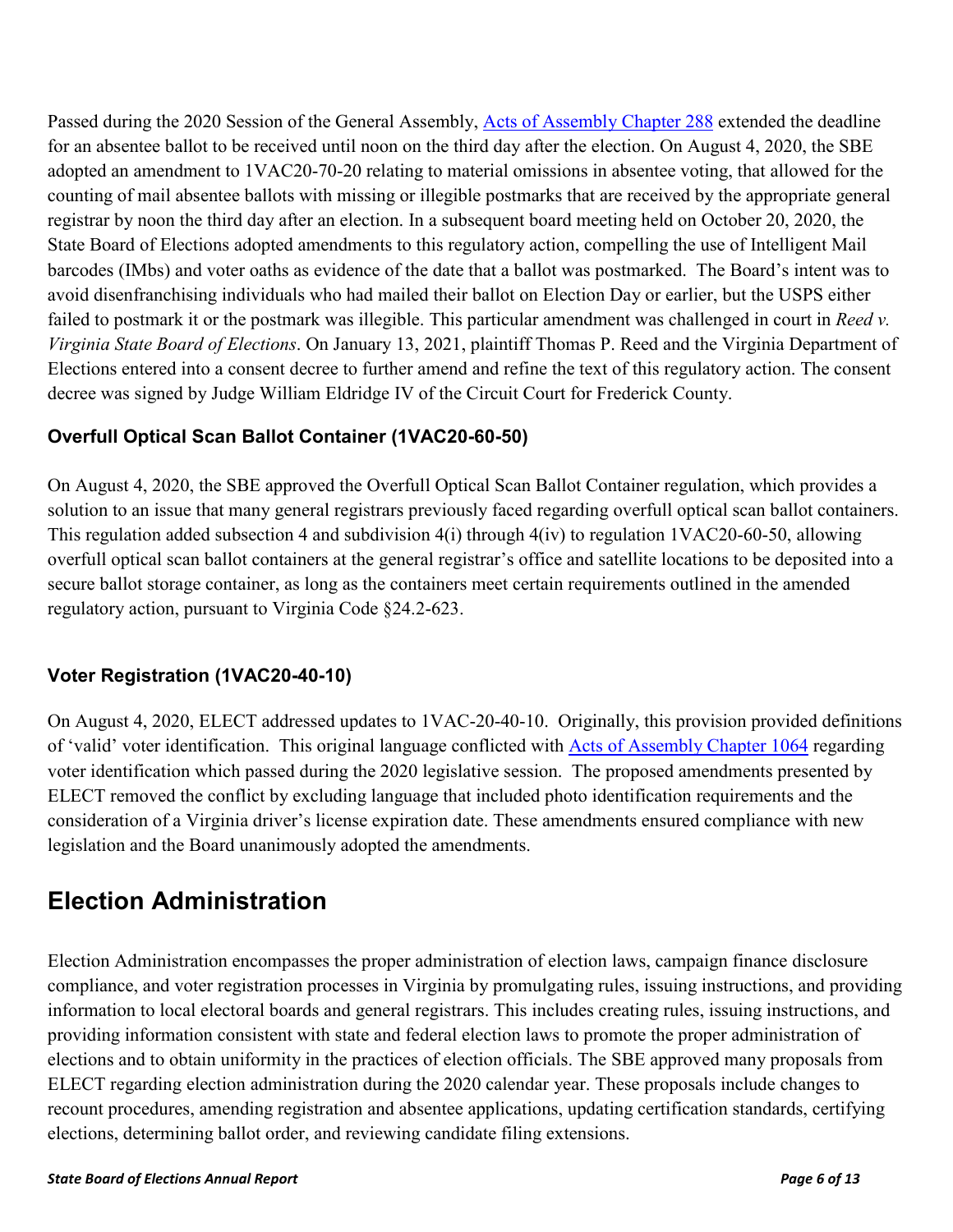## <span id="page-6-0"></span>**Recounts Suite Report**

Pursuant to Virginia Code § 24.2-802, the Board is responsible for creating and relaying procedures for a safe, timely, and accurate recount. ELECT reviewed the existing recount procedures in 2019 and enlisted the help of numerous general registrars to revise those procedures. On January 28, 2020, ELECT presented the amendments to the SBE. The amendments consisted of four changes designed to simplify the recount process.

ELECT initially clarified the existing instructions, which were over-detailed and confused many election officials. The update took into consideration that recount officials have a background in Election Day procedures and are familiar with different tasks that must be completed on Election Day, which simplified the instructions. Previously, the instructions detailed a complete overview of the procedures, creating confusion among officials as to their personal roles and responsibilities. The amendments clarified and distinctly separated roles, which allowed election officials to find their own responsibilities without reading the entire set of instructions.

The Recount Results Precinct form and hand count procedures also suffered from over-complication. The Recount Results Precinct form was simplified to ease comprehension and efficiency, and the hand count procedure now outlines a process of grouping ballots by 10 and tallying the votes to create a more streamlined tallying method.

Next, ELECT clarified voting system usage for recounts. Originally, direct-recording electronic voting machines (DREs) were used. DREs were decertified by the SBE in 2017; however, recount standards were never updated. This amendment listed optical scanner machines as the official voting system in the instructions used for recounts.

Finally, ELECT provided more flexibility in the directions for recounts. Previously, the directions only included recount instructions regarding two candidates; the updates allowed for more than two candidates to be included in a recount. The Board adopted the amendments to the recount procedure with a unanimous vote.

## <span id="page-6-1"></span>**VA\_NVRA-1 Voter Registration Application**

In response to [Acts of Assembly Chapter 710](https://lis.virginia.gov/cgi-bin/legp604.exe?201+ful+CHAP0710) which passed during the 2020 legislative session regarding requests for protected voter status, ELECT proposed amendments to voter registration applications which aimed to clarify language on what is considered protected voter classification. Additionally, the requirement to provide evidence of filing a complaint to law enforcement was removed. Protected voter status provides certain privacy protections, such as a protected voter's residential address is not permitted to be released to the public, only their P.O. Box.

The proposed changes also reflected [Acts of Assembly Chapter 1064](https://lis.virginia.gov/cgi-bin/legp604.exe?201+ful+CHAP1064) and [Acts of Assembly Chapter 1065](https://lis.virginia.gov/cgi-bin/legp604.exe?201+ful+CHAP1065) related to voter identification updates, including removing photo identification requirements, accepting more forms of ID, and allowing for a signed statement subject to penalties in lieu of an ID. The Board adopted the amendments unanimously.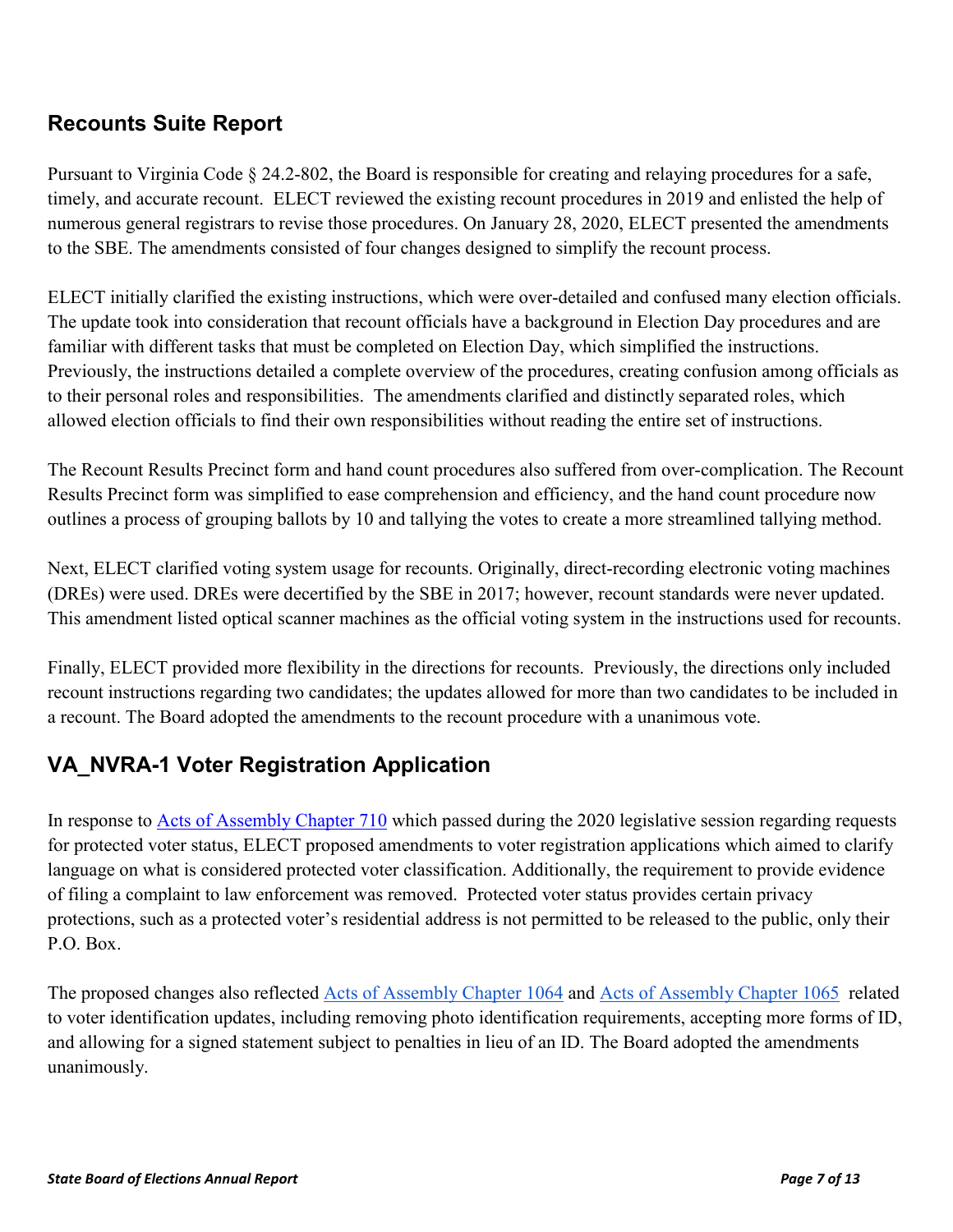## <span id="page-7-0"></span>**Revised SBE-701 Absentee Application**

The next amendment to elections administration was regarding absentee, or vote by mail, applications. The General Assembly enacted numerous legislation during the 2020 Virginia General Assembly Session increasing voter's access to absentee voting. The proposed amendments to the Virginia Absentee Ballot Application Form reflected these legislative changes by: removing reason requirements on absentee ballot requests; changing the term from 'absentee' to 'vote by mail'; updating sections regarding uninformed voters, overseas voters, and first time voters; clarifying instruction language; and permitting the choice of voting absentee one time by mail ballot, or for an entire calendar year. Previously, there were two absentee ballots, SBE-701 Virginia Absentee Ballot Application Form and ELECT-703.1 Annual Absentee Ballot Application. The proposed amendments created one new form, titled SBE-701/703.1 Virginia Vote by Mail Application Form. The Board adopted the changes unanimously on April 21, 2020.

#### <span id="page-7-1"></span>**Voting System Certification Standards**

In September 2019, the SBE adopted a new set of voting system certification standards. These standards were amended to better reflect the current technological capabilities of voting equipment. The revised document was rewritten by ELECT and is more concise. The alterations also set additional requirements to implement Elections Security Best Practices guidelines. For example, all voting systems must provide a voter-verifiable audit trail and additional forms must be submitted by the vendor when requesting certification in order to improve election integrity in the Commonwealth. The motion was passed unanimously at the January 28, 2020 SBE meeting.

## <span id="page-7-2"></span>**Certification of Elections**

During the 2020 Calendar year, the SBE certified 3 elections. On March 17, 2020, the SBE certified the results of the March 3, 2020 Democratic Party Presidential Primary, pursuant to Virginia Code §24.2-545(D), and provided those results to the chairwoman of the Democratic Party.

Then, on July 7, 2020, the SBE certified the results of the June 23, 2020 Democratic and Republican Primaries which included 6 US House of Representatives Districts and one US Senate race. The winners of each primary were declared as that party's nominee for the November 3, 2020 election, pursuant to Virginia Code § 24.2-543.

Last, on November 16 through November 18, the SBE completed the certification of the November 3, 2020 General and Special Election required by § 24.2-679. The Board certified the election results for the races of fourteen different offices and two proposed amendments.

#### <span id="page-7-3"></span>**Review of Hopewell City and Prince William County Certification**

Pursuant to Virginia Code § 24.2-679 "The State Board shall meet on the third Monday in November to ascertain the results of the November election." On November 18, the SBE of Elections certified the results of the November 3, 2020 General and Special Elections. After the election occurred, ELECT staff found errors in the total votes cast as certified by the City of Hopewell Electoral Board and the Prince William County Electoral

#### *State Board of Elections Annual Report Page 8 of 13*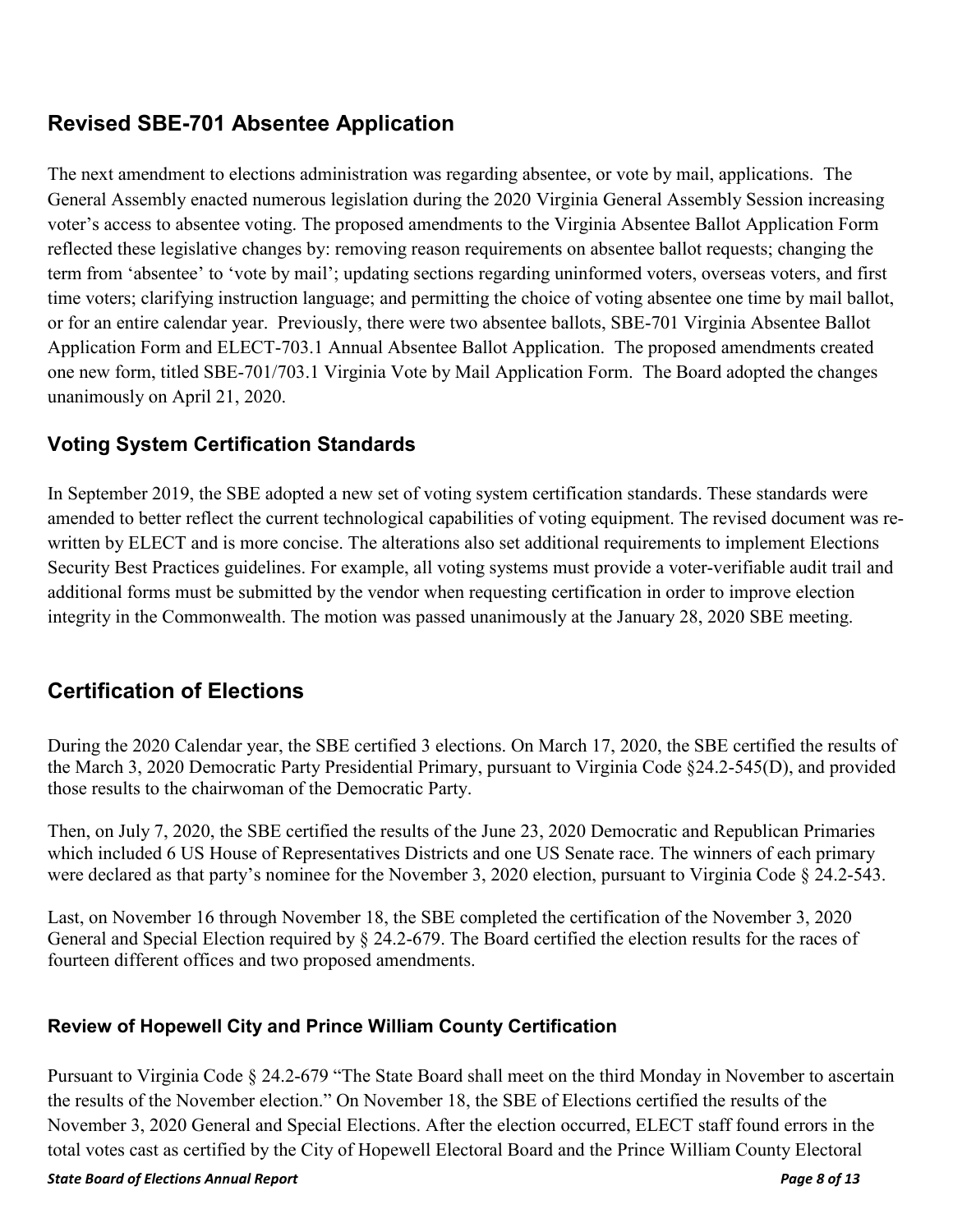Board. The previous errors had no statistical impact on the original results of the election. The revised abstract presented to the Board included Electors for President and Vice President, United States Senate, United States House of Representatives District 4, Constitutional Amendment Question #1, and Constitutional Amendment Question #2. ELECT presented the SBE with the revised abstract of votes from the previous election and recommended the Board to approve the results. The Board approved the results by a unanimous vote.

## <span id="page-8-0"></span>**Ballot Order**

Pursuant to § 24.2-529, in the event that two or more candidates file simultaneously, the order of the filing is determined by the electoral board or the SBE.

On April 3, 2020, the Board certified the determinations by lot of the order of candidates on the ballot for primary elections to be held on June 9, 2020. Then, on April 13, 2020, the Board certified the determinations by lot of the order of candidates on the ballot for primary elections to be held on June 23, 2020.

Pursuant to § 24.2-613, the SBE must determine by lot the order of political parties. On May 15, 2020, the Board determined by lot and then certified the ballot order for the elections held between July 1, 2020 and September 30, 2020. On July 7, 2020, the Board determined by lot and certified the ballot order for all general and special elections being held between October 1, 2020 and April 30, 2021.

## <span id="page-8-1"></span>**Candidate Filing Extension**

Pursuant to § 24.2-503 of the Code of Virginia, candidates must submit written statements of qualification and economic interests to qualify for ballot access, and deadlines are specified based on the type of election. The SBE is granted the authority to extend the deadline to all candidates. The Board must notify all candidates included in the race, and the extension is granted for 10 days after the notice date. On April 3, 2020, ELECT moved that the Board extend the filing deadline for the June Primary Elections. While the request was made to ELECT from one candidate, the extension must be applied to all candidates. The Board unanimously voted to extend the deadline.

On July 7, 2020 ELECT proposed that the Board extend the candidate filing deadline for the November General elections. This proposal was in response to [Executive Order 56](https://www.governor.virginia.gov/media/governorvirginiagov/executive-actions/EO-56-AMENDED---Postponing-June-9,-2020-Primary-Election-to-June-23,-2020-Due-to-Novel-Coronavirus-(COVID-19).pdf) by Governor Northam, which delayed the June primary by two weeks. The filing deadline was set for the same date as the primary but was not mentioned in the order; therefore, many candidates missed the filing deadline. ELECT moved that the Board extend the deadline. The Board voted 2-1 in favor of the extension.

The final action conducted by the Board related to candidate filing extensions was on December 16, 2020. ELECT proposed that the Board grant an extension for a special election to be held January 5, 2021. The request was brought on by one candidate missing the filing deadline and requesting extension, and was passed by the Board in a 2-1 vote.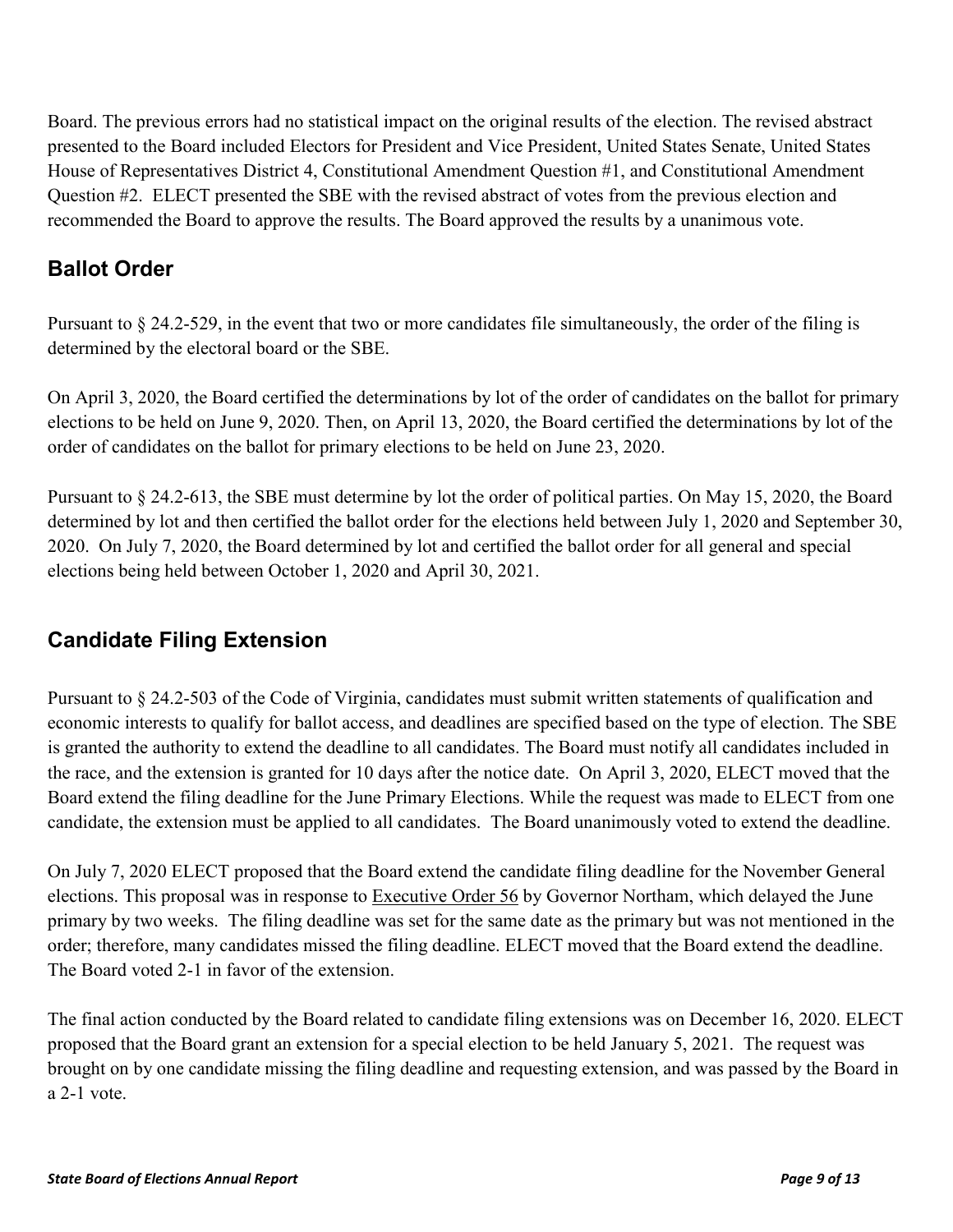## <span id="page-9-0"></span>**Party Abbreviations**

Pursuant to Virginia Code § 24.2-613 (A) "The ballots shall comply with...the standards prescribed by the SBE." ELECT staff recommended on August 4, 2020 that the Board vote to use the recommended abbreviations for general and special elections being held through April 30, 2021. The memorandum included political parties, recognized political parties, and potential abbreviation options. The Board approved the party abbreviations by a unanimous vote.

## <span id="page-9-1"></span>**General Registrar Certification Process**

Pursuant to Virginia Code  $\S 24.2$ -103 Subsection C, the SBE, through ELECT, is required to provide a certification program for general registrars. The general registrars are required to complete the program and receive certification within 12 months of their initial appointment or any subsequent reappointment. ELECT moved that the Board adopt the General Registrar Certification Program effective July 1, 2020. A core curriculum was developed by ELECT which includes 11 courses approximately 60 minutes in length. When general registrars are not completing the core curriculum, they are required to complete at least 3 elective courses annually to maintain certification. The majority of the training program is directed through online, self-learning platforms. All courses that are completed are monitored in ELECT's learning management system. (LMS). The motion was passed unanimously on April 21, 2020.

# <span id="page-9-2"></span>**Election Security**

The SBE and ELECT consistently work to ensure the integrity and security of every election is upheld in the Commonwealth of Virginia. Throughout the 2020 Calendar year, the SBE approved various changes to voting systems and voting system security.

### <span id="page-9-3"></span>**HART Intercivic 2.3**

The Code of Virginia §24.2-629, allows "Any person, firm, or corporation, referred to in this article as the "vendor," manufacturing, owning, or offering for sale any electronic voting or counting machine and ballots designed to be used with such equipment may apply to the SBE, in the manner prescribed by the Board, to have examined a production model of such equipment and the ballots used with it." On January 28, 2020 ELECT requested the Board approve the Hart InterCivic 2.3 Voting System, which was an updated version from Hart InterCivic 2.0. Additionally, on November 5, 2019, the Hart voting system piloted a successful election in Essex County with the updated system. These updates included a newly introduced ballot marking device that outputs a print vote record rather than a marked ballot. The SLI, an independent testing authority, determined that the Hart Verity Voting System met the requirements of the Election Assistance Commission Voluntary Voting System Guidelines 1.0 (2005). The Board motioned and approved the use of the updated system by a unanimous vote.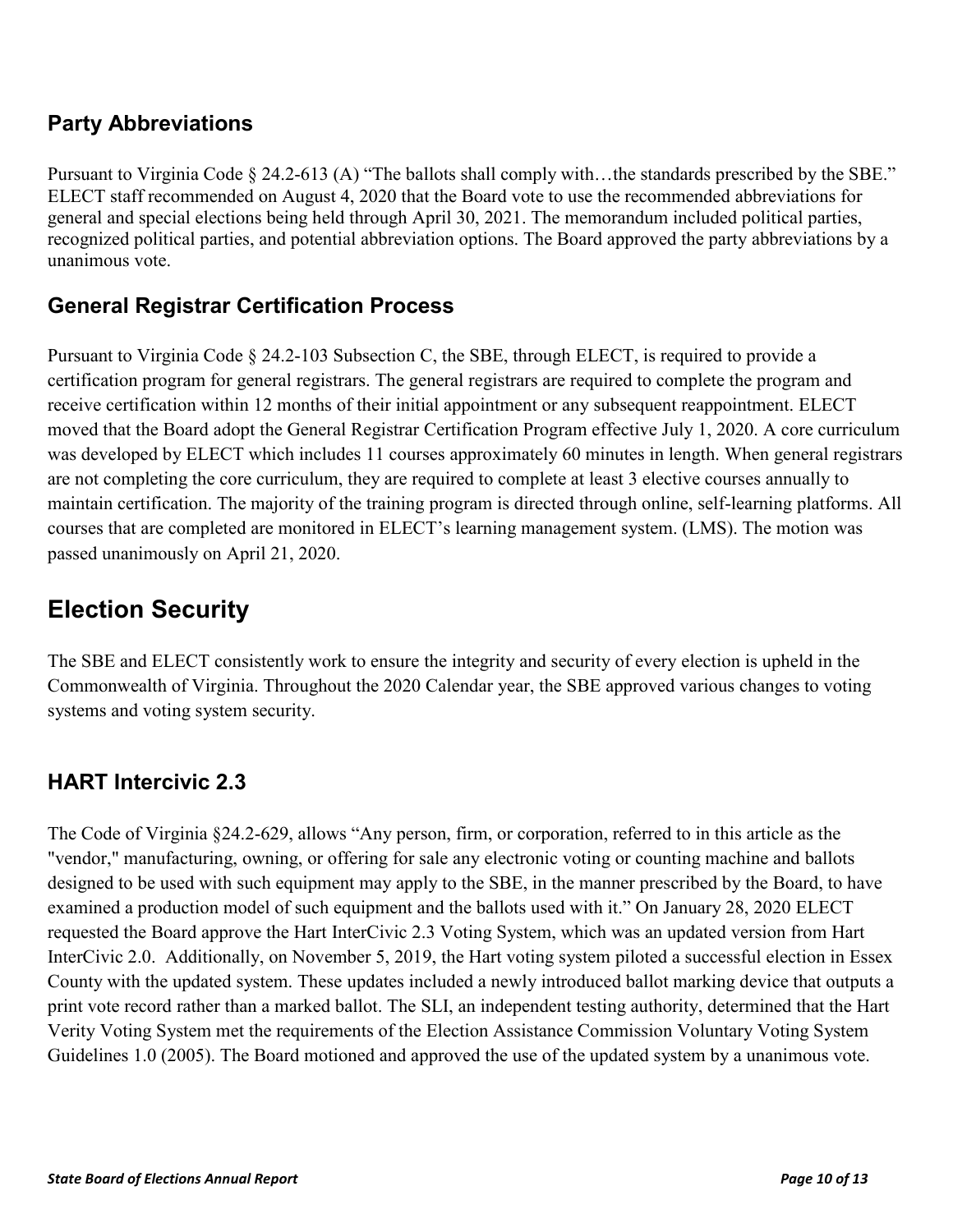## <span id="page-10-0"></span>**KnowInk 2.5 Certification**

ELECT recommended that the Board certify the use of KnowInk 2.50 in elections in the Commonwealth of Virginia on May 26, 2020, and KnowInk initiated the certification evaluation process to the Department of Elections on March 20, 2020. Additionally, KnowInk conducted a successful mock election in Richmond City on May 20, 2020. KnowInk also successfully completed the Virginia Electronic Pollbook State Certification. The Board motioned and approved the use of the updated system by a unanimous vote on May 26, 2020.

## <span id="page-10-1"></span>**Election Equipment Uniformity Plan**

At the January 28, 2020 SBE meeting, ELECT advised the Board to recognize that all voting systems and electronic poll books were compliant with the Board's security standards pursuant to Virginia Code §24.2-629, upon the ELECT's confirmation of proof of current and valid certification. ELECT also proposed updated security standards which upgraded localities' standardized versions of voting equipment and included additional security enhancements, with the main goal of protecting the integrity of elections. The update had little cost to the localities and greatly improved the uniformity and security of elections in Virginia. The Board passed the motion unanimously.

### <span id="page-10-2"></span>**Electronic Pollbook Certification Standard**

Pursuant to Virginia Code §24.2-629, ELECT provided formal procedures for vendors to follow when seeking state certification for an electronic pollbook (EPB) system in Virginia. These procedures were designed to ensure conformity between different vendors, better evaluate EPB systems for use in Virginia, re-evaluate and recertify vendor systems, and standardize the process of EPB systems. The standard passed unanimously on January 28, 2020.

### <span id="page-10-3"></span>**Demtech Electronic Pollbook Certification**

ELECT recommended that the Board certify the use of Centerpoint ePollTab 1.0 in elections in the Commonwealth of Virginia on September 18, 2020. Dem Tech initiated the certification evaluation process to the Department of Elections on June 22, 2020. Additionally, the Demtech system successfully conducted a mock election in Loudoun County on August 27, 2020 and successfully completed the Virginia Electronic Pollbook State Certification. The Board unanimously approved the certification.

# <span id="page-10-4"></span>**Stand By Your Ad Citations: (SBYA)**

#### <span id="page-10-5"></span>**Revised Schedule of Penalties**